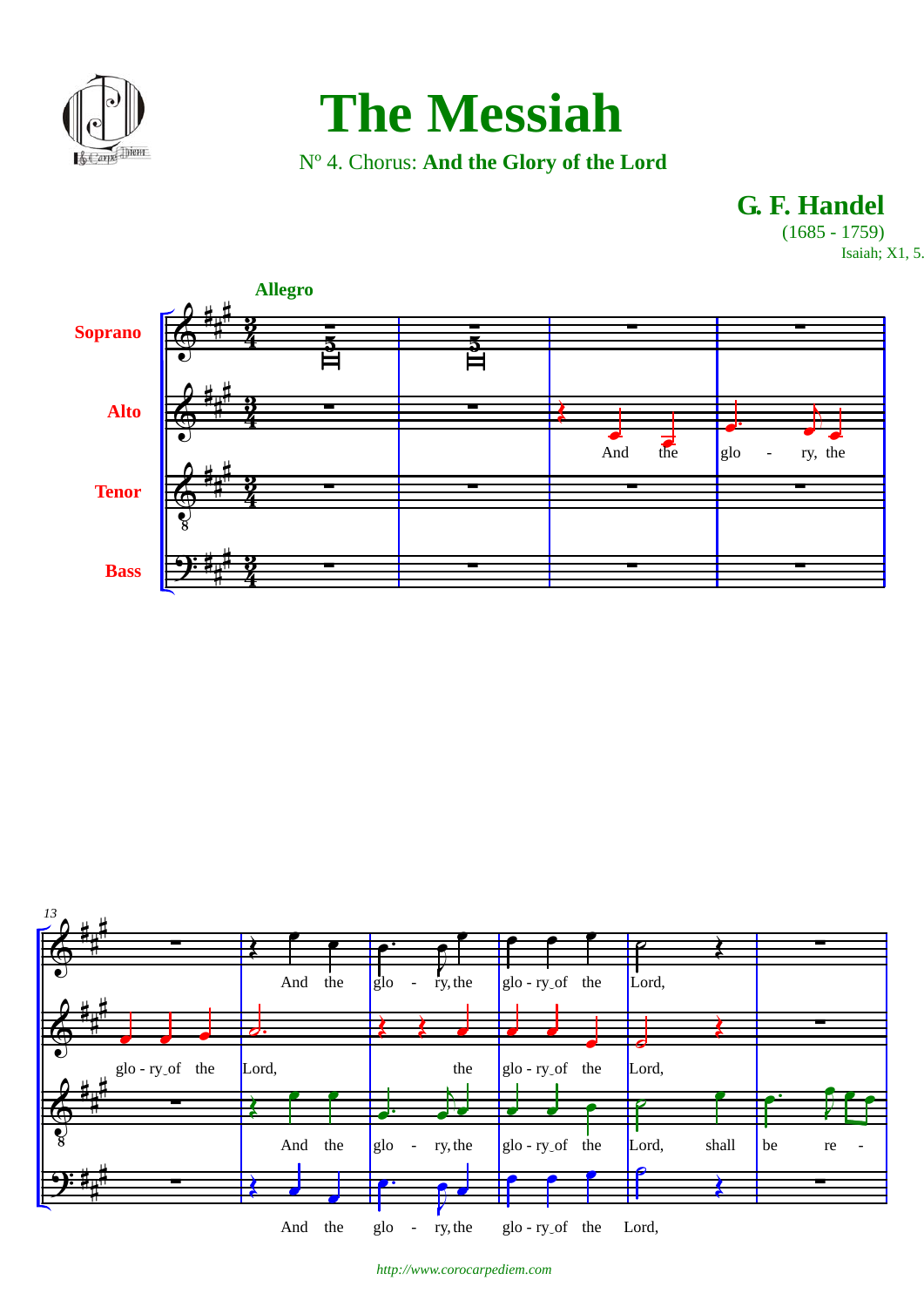



veal - ed,

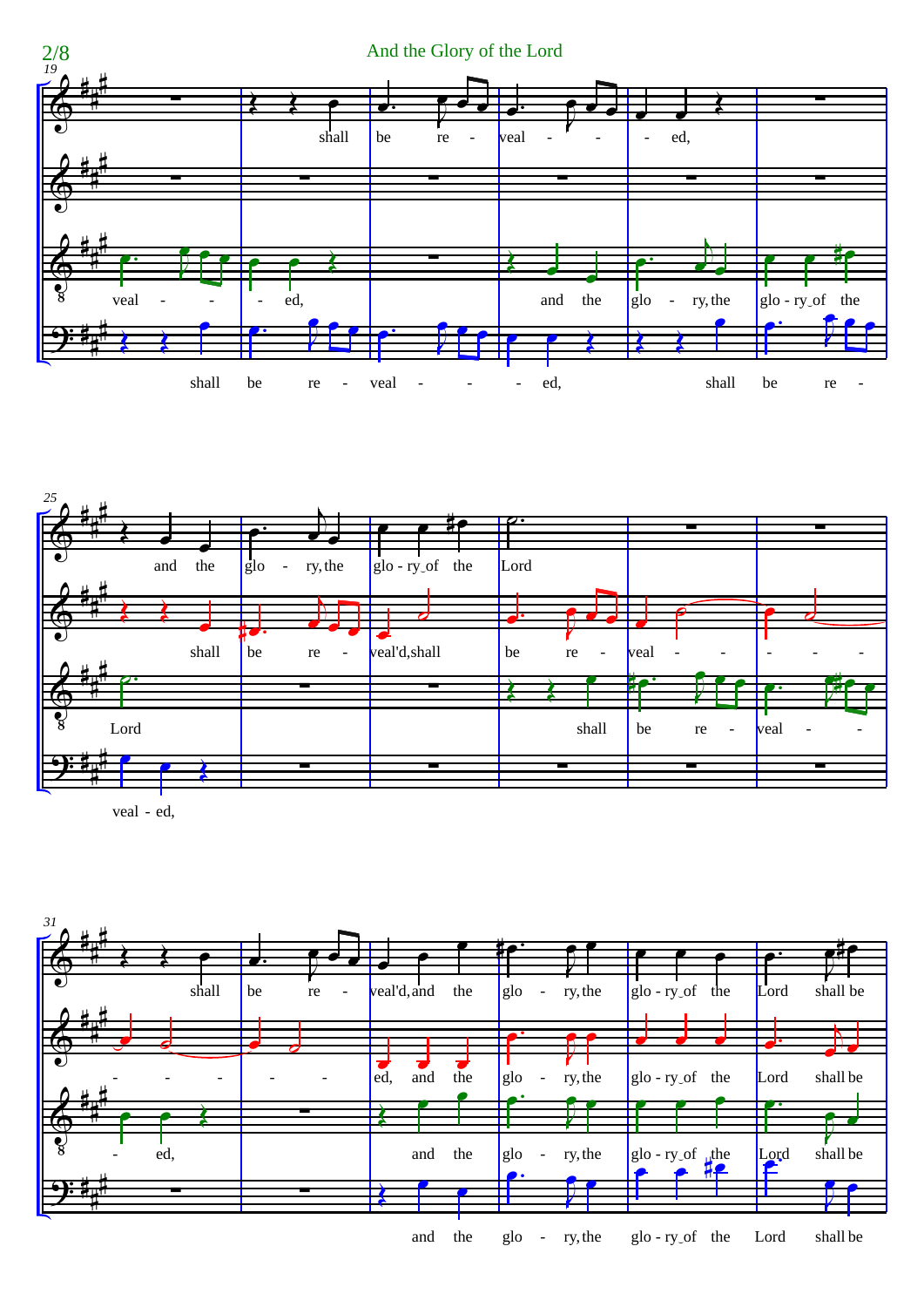

ed, re - veal ÷,



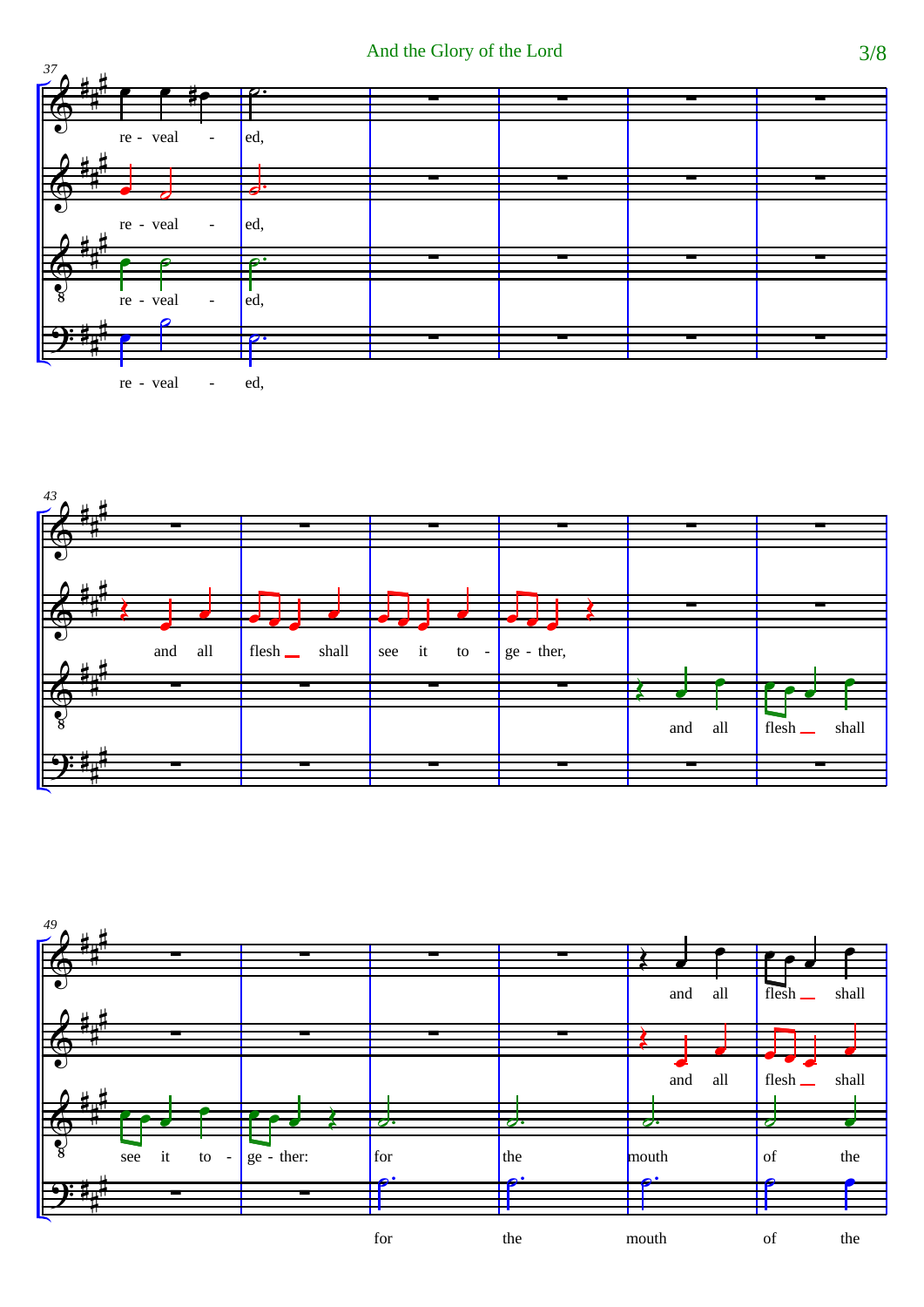





for the mouth

of the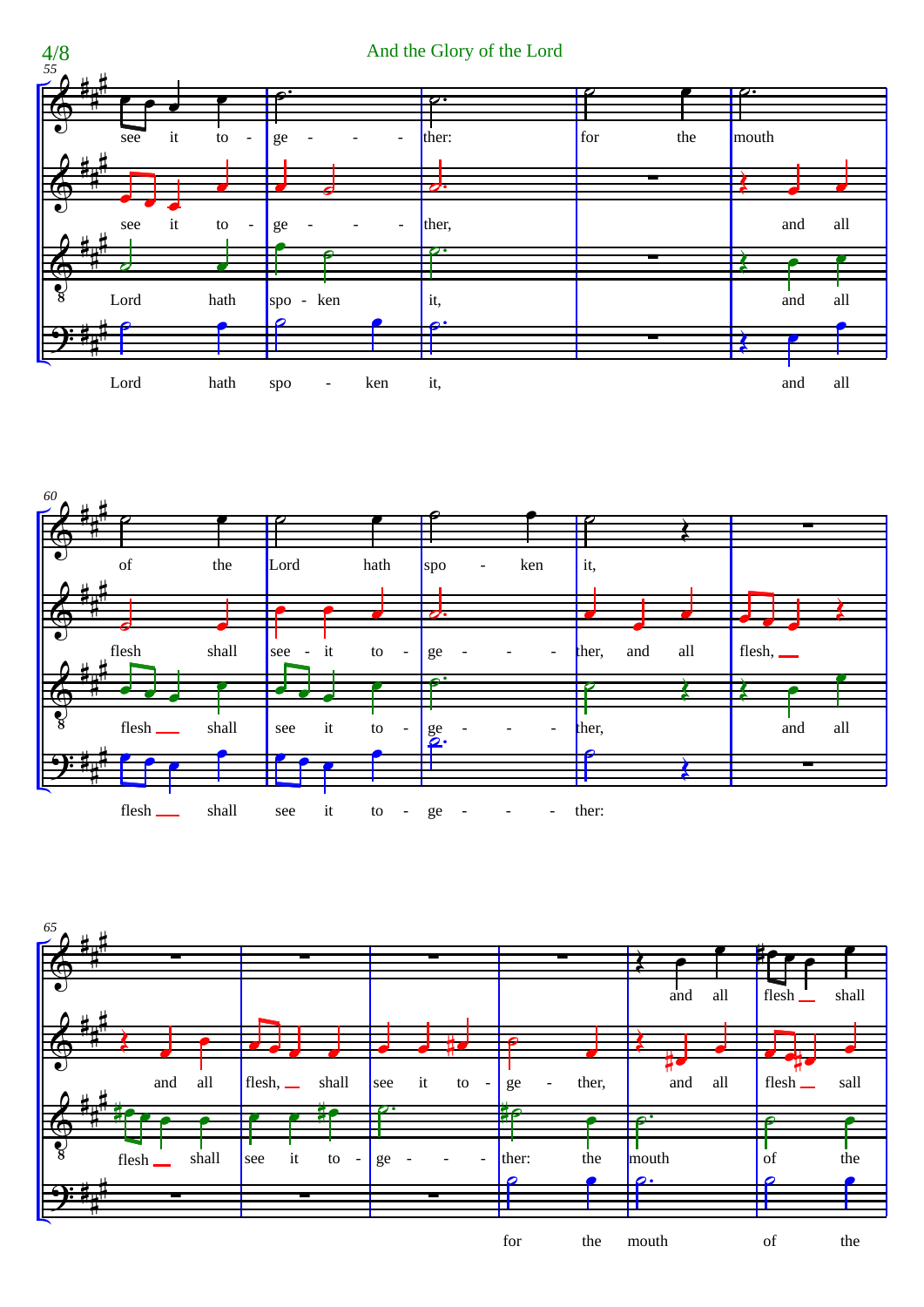





it ge - ther, see to  $\overline{a}$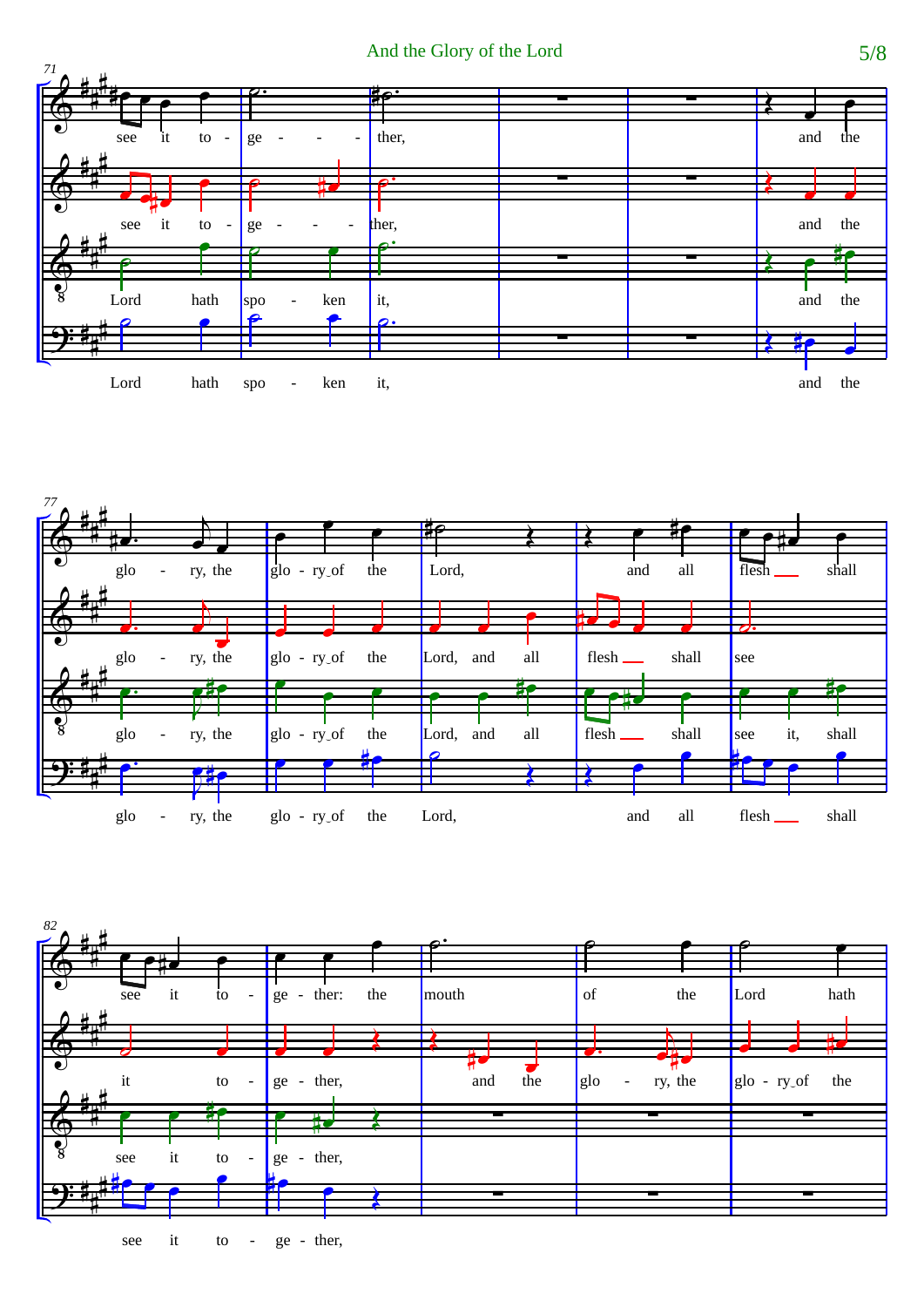



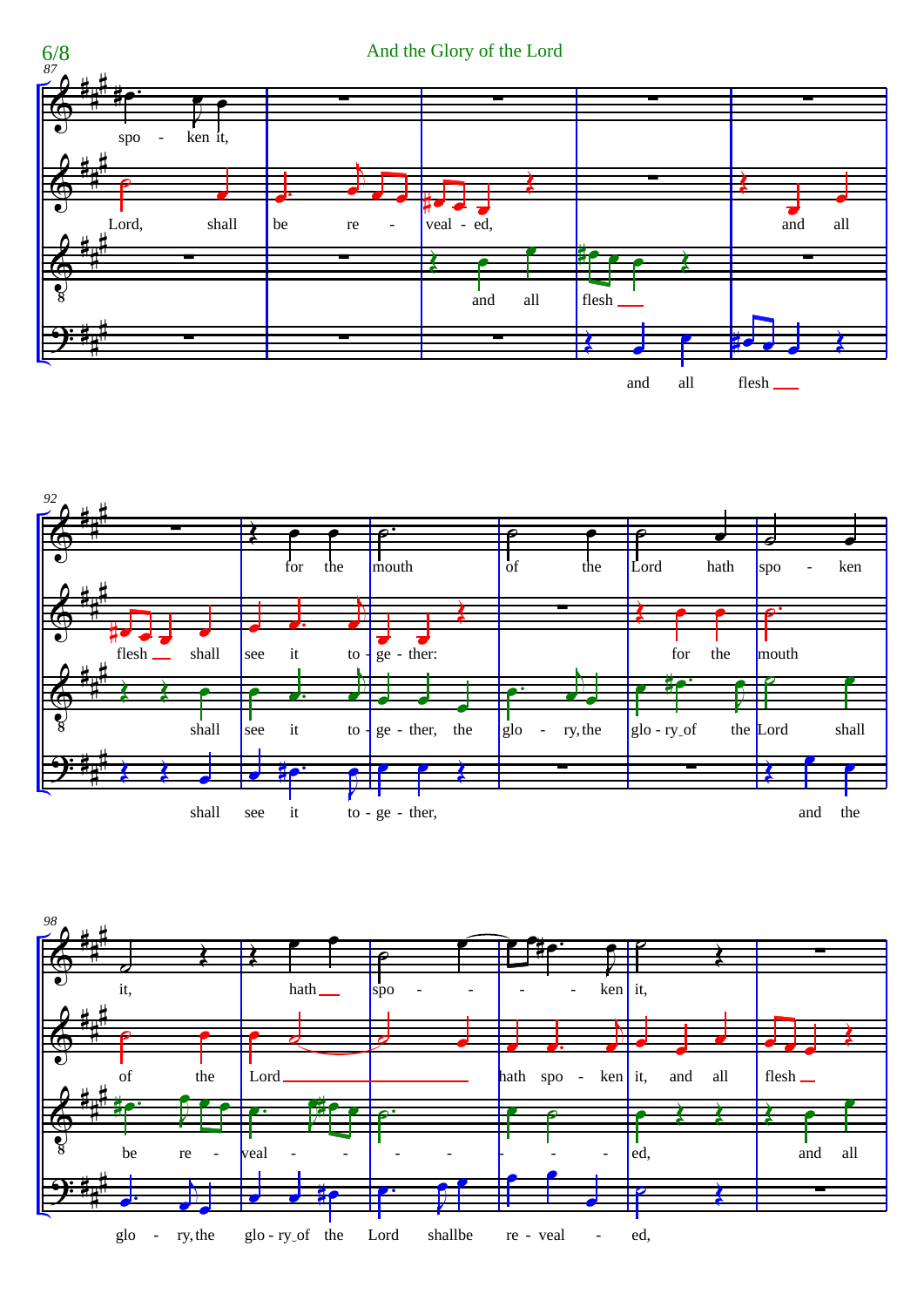And the Glory of the Lord